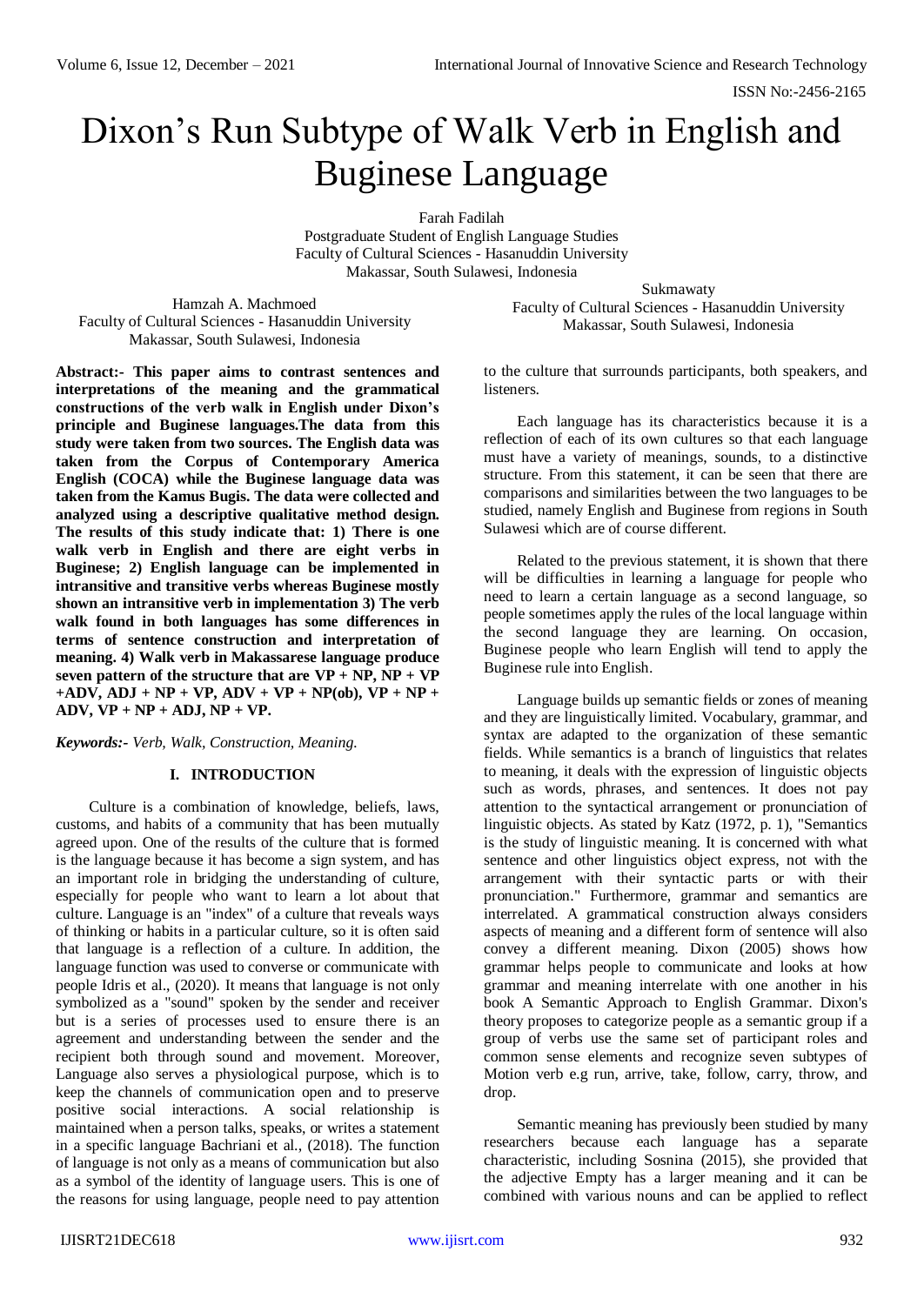### ISSN No:-2456-2165

the thoughts or emotions of a person. She found that the data of dictionaries showed that the Russian world-building class display more data than English. Furthermore, Aso (2017) mentioned that The Muna language always has a pronoun Prefix embedded in the Muna verb and each lexicon in the Muna language has a different meaning based on the data found in the field. So, when the prefix in the verb is removed, the meaning that will be generated will be different. Otherwise, Nurhayati (2018) recognized that in terms of deliver me and deliver him in English data and bawa(ka)ko (deliver you) in Wolio data, the verb bawa in Wolio language adding suffixes commonly happens. Meanwhile, Artha et al., (2019) recognized the function, meaning, and the role of semantic of each verb "to see" and argued that semantic roles of each verb consist of agent and themes. In addition, Setiawan (2020) implemented the Natural Semantic Metalanguage as a theory to avoid misunderstanding on the main phrasal verb "pick up". Most of these previous studies only mention the variety of each verb and do not explain more about the contraction of each verb and how to use it also do not contrast it.

Since we know that every language has uniqueness itself. Therefore, In contrast with the previous studies, this research exists to understand the contradiction of meaning in two different languages both in terms of meaning, usage, grammatical construction, and will also show the similarities that appear in these two different languages. This research will be focused on "Walk" verb in English and Buginese languages under the semantic principle by Dixon's theory. The researchers believe that the use of the verb "walk" in English and Makassar is not only walking on feet but also has a broad meaning as well as different uses. This research was examined differently based on the Corpus of Contemporary American English and Kamus Bugis to find the similarities and the contrastive both in meaning, usage, and sentence arrangement where English as a foreign language also an international language, and Buginese is one of the local language that used in South Sulawesi.

This research is expected to enrich the readers in understanding linguistics itself more deeply about the contrastive English and Buginese language because the researcher believes that local languages have some distinct futures which do not appear in English.

#### **II. METHODOLOGY**

This research was used a descriptive qualitative method design that focuses on analyzing some data to compare Run subtype especially "Walk" verb in English and Buginese language. Motion verbs in both languages will be presented descriptively in form of the comparison construction that will show the reader the similarities and the differences in meaning aspect and also in grammar. The researcher used a Qualitative method design to produce descriptive data in the form of words written or spoken by people. In the influential Sage Handbook of Qualitative Research, Denzin and Lincoln provide an inclusive definition of qualitative research arguing that qualitative researchers "study things in their natural settings, attempting to make sense of or interpret phenomena in terms of the meanings people bring to them" (2011, p. 3).

In this research to collect the data, Library research was employ for this research. First, the researcher observed the use of the English language and Makasserese language which indicate the Motion verb according to Dixon's framework. Then, looking for the usage of Motion verb especially walk verb in English and Buginese language that obtains in the same way. For the data of English language, the researcher analyzed the definition of conceptual meaning of "Walk" verb itself and will collect the other meaning of "Walk" verb from Corpus of Contemporary American English (COCA), as the resource and the data of Buginese language will be collected from Bugis Dictionary 'Kamus Bugis'. Next, the researcher will choose the text that provides in COCA which indicates motion verb particularly in "Walk" verb meanwhile the data of Buginese language, the researcher will search the conceptual meaning of "Walk" verb in Buginese language then choose the text that displays the similar meaning in "Walk" verb and the use of walk verb in Buginese language. The researcher will use some techniques of analyzing data to answer the research questions in the first chapter. Such as:

- The data for English language, the data that had been collected from COCA will be contrasted with the data of Buginese language that had been collected from Buginese language dictionary.
- After the data obtained is more specific, the next is to present both of the data based on the type of Dixon's theory construction of the Walk verbs.
- The final step is to conclude. After analyzing the data, the researcher makes a conclusion that reflects the main point of the analysis similarities and differences of semantic complement construction of Dixon's framework based on the data.

#### **III. FINDINGS AND DISCUSSION**

In English language, there is a walk verb that only has one kind of for all contexts and situations based on Dixon's framework. Whereas in Buginese there are eight kinds of walk verbs found in this research that are different in semantic aspect. They are *jokka, doro', jokka kalapung, majjéka, solle, mallaleng-laleng, mattekkeng, makkajé-ajé.*

# *A. Walk Verb of Run Subtype in English and Buginese* a) Findings

The walk verb is a part of Run subtype where somebody or something moves from one place to another and is a planned or desired movement. According to linguist Dixon, *Walk* means an action to somebody or something that produces a movement and has control for the motion to move along on foot that moving from a place to another place and advance by step. The moving role of walk verb is basically intransitive but in a causative sentence, a walk can become a transitive construction, while the subject slot is filled by the causer and the noun phrase of locus is always specified marker by the preposition. Some of the noun phrases do not have a locus, some of the prepositions are some moving locus, and some others are non-moving locus. Namely: *the process, the job, and me*. While the prepositions show the additional non-moving locus. Namely: *The balcony, eggshells, the water, the line, the airport, the lobby, home, a fine line, the house, a window, the kitchen.* After reviewing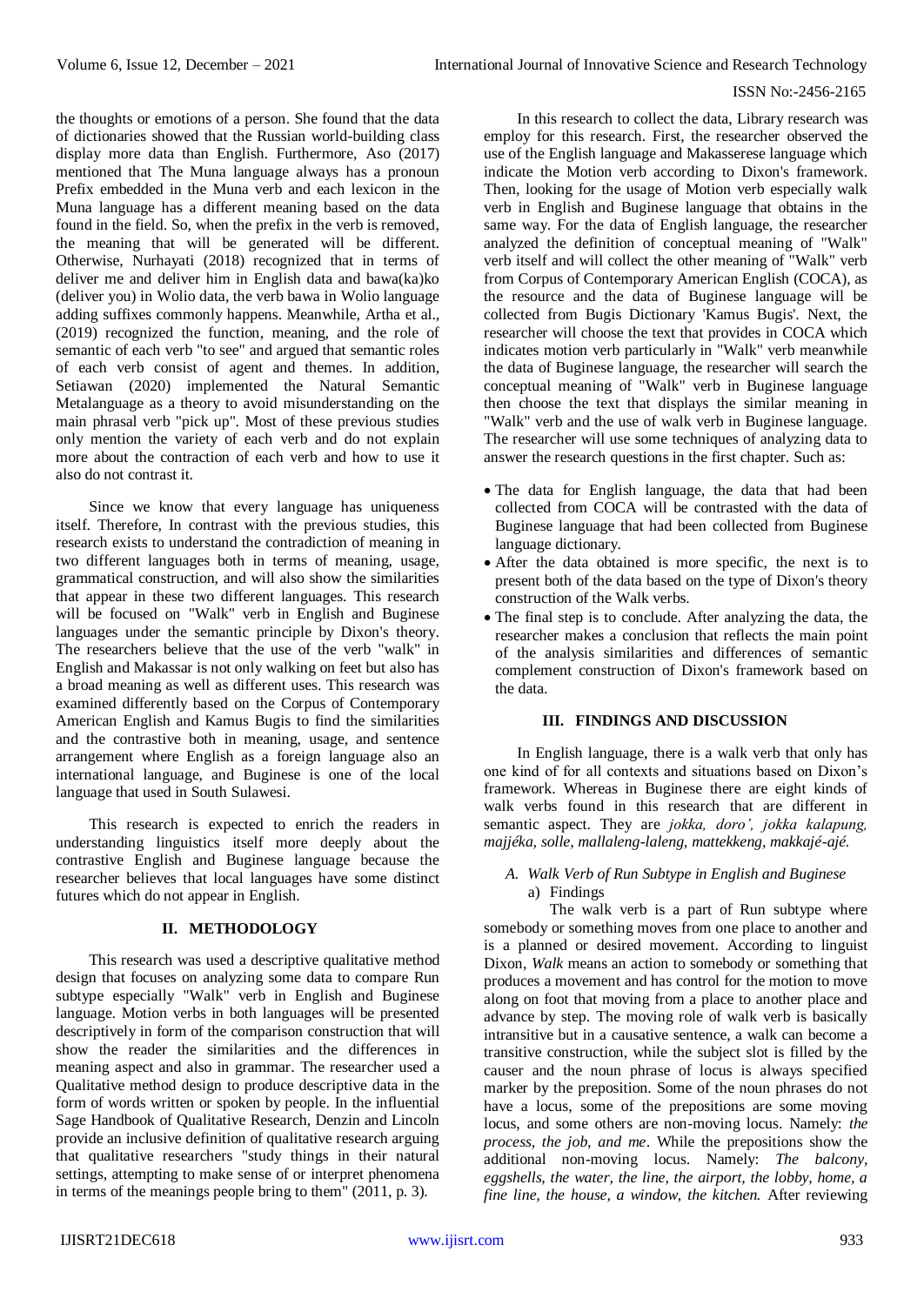the data that has been collected it shows that the walk verb does not always walk on foot and has a much extended meaning, which means it doesn't just move from one place to another place and advance step. The data that shown the difference in meaning in English walk verbs. They are *walk on eggshells, walk on water, walk off with, walked the walk, walk a fine line, walk away*.

In the Buginese language, *Jokka*means walk in a general way. *Doro'* means walking in a bent position. *JokkaKalapung* means walk very slowly such as a turtle because in Buginese *Kalapung* means a turtle. So the people that walk very slowly are likened to a turtle. *Majjéka*means walk on stilts or walk using a bamboo ladder. *Sollé*means walk around with aimlessness. *Mallaleng-Laleng*means go for walk but within a short distance. *Mattekkeng* means walk with the help of tools, using a cane or crutch. *Makkajé-Ajé*means walk barefoot. Walk verb in English language could become an intransitive and transitive verb although not a causative form. It is contrasted of Dixon's principle has said that motion verb is intransitive but could be changed to intransitive verb whereas the walk verb in Buginese language mostly become an intransitive verb. The meaning of Buginese language in each region also has a variety of meanings (homonyms).

The differences between English and Buginese languages are shown in the grammatical construction. The basic construction of English language and Buginese language is different. In English, the construction mostly is started by a subject or something as a causer and followed by walk verb with or without Noun phrase as moving object because walk verb in English language can be categorized as an intransitive and transitive verb. Meanwhile in Buginese languages mostly started by walk as verb, subject in causer slot, noun phrase as moving object, some of the data show that subject in causer slot also can be a moving object itself and the locus always marked by a preposition.

b) Discussion

Based on the Buginese languages data shown in findings, there are seven variations of patterns of constructions in Makassarese language as in the following table:

| No | Pattern             | Verb             |
|----|---------------------|------------------|
| 1. | $VP + NP$           | Jokka, Doro'     |
| 2  | $NP + VP + ADV$     | Jokkakalapung    |
| 3  | $ADJ + NP + VP$     | Majjéka          |
| 4  | $ADV + VP + NP(ob)$ | Solle'           |
| 5  | $VP + NP + ADV$     | Mallaleng-Laleng |
| 6  | $VP + NP + ADJ$     | Matekkeng        |
| 7  | $NP + VP$           | Makkajé-Ajé      |

Based on the data shown in the table that is general to start a sentence with a verb phrase (VP) than Noun phrase (NP). It can also begin with an Adjective phrase (ADJ.P) and adverb (ADV). This is different with English language construction that always begins the sentence with a Noun phrase as the subject. Most of the VP in Buginese language sentences consist of prefixes or suffixes which reflect the subject pronoun of the sentence. They are prefix and suffix-

*'ku', 'ka'* reflects first person singular pronoun of the sentence, 'mu' reflects a second person singular pronoun and *'i', 'na', 'ni'* reflects third person pronoun.

Based on the data presented, it is identified that there is a gap of Dixon's theory in Walk verb in Run subtype that the walk verb is categorized as an intransitive verb that is not followed by an object, except in a causative sentence and walk verb is a verb that moves from a place to another place. The locus slot is marked by a preposition and followed by a non-moving locus. While the data in COCA shows the contrast to Dixon's principle. The data shows that walk verb in Run subtype can be categorized as an intransitive and transitive verb without causative sentence form and the locus that is marked by a preposition, does not always follow by a non-moving locus which also can be followed by moving locus such as a human.

# **IV. CONCLUSION**

In English language, there is a walk verb that only has one kind of for all context and situation based on Dixon's framework while the data shown in COCA that walk is not only walking with feet to produce a movement. It has some kind of meaning besides walking with feet but constantly in the same word writing method.

In Buginese language *Jokka*means walk in general way. *Doro'* means walking in a bent position. *JokkaKalapung* means walk very slowly such as a turtle because in Buginese *Kalapung* means a turtle. So, the people that walk very slowly likened to a turtle. *Majjéka* means walk on stilts or walk use a bamboo ladder. *Sollé* means walk around with aimless. *Mallaleng-Laleng* means go for walk but in a short distance. *Mattekkeng* means walk with the help of tools, using a cane or crutch*. Makkajé-Ajé* means walk barefoot.

The main differences between English language and Buginese language of "walk" verb in Run subtype are different in the grammatical constructions. The particular differences of "walk" verb in Run subtype both of them can be seen from two aspects, semantically and syntax. From clause structure, it can be found that basically, the clause structure of Buginese language is different from English. English construction mostly are started by subject or something as causer slot which is followed by Verb While in Buginese language the construction mostly is started by Walk as a verb, subject in causer slot, noun phrase as moving object and locus slot that is marked by a preposition. However, the clause structures in Buginese language have some varieties of meaning based on the regional and can be simplified to become only a verb (or a verb phrase) as long as the subject is comprehensible from the previous context. The pattern of Buginese language structure are  $VP + NP$ ,  $NP +$  $VP + ADV$ ,  $ADJ + NP + VP$ ,  $ADV + VP + NP(ob)$ ,  $VP + NP$  $+$  ADV, VP  $+$  NP  $+$  ADJ, NP  $+$  VP.

# **REFERENCES**

[1.] Artha, N. P. V. M., Muliana, I. N., Kasni, N. W., Ningrat, A. N. A. W., Kardana, I. N., Umiyati, M., ... &Pratama, A. D. Y. (2019). Politeness in